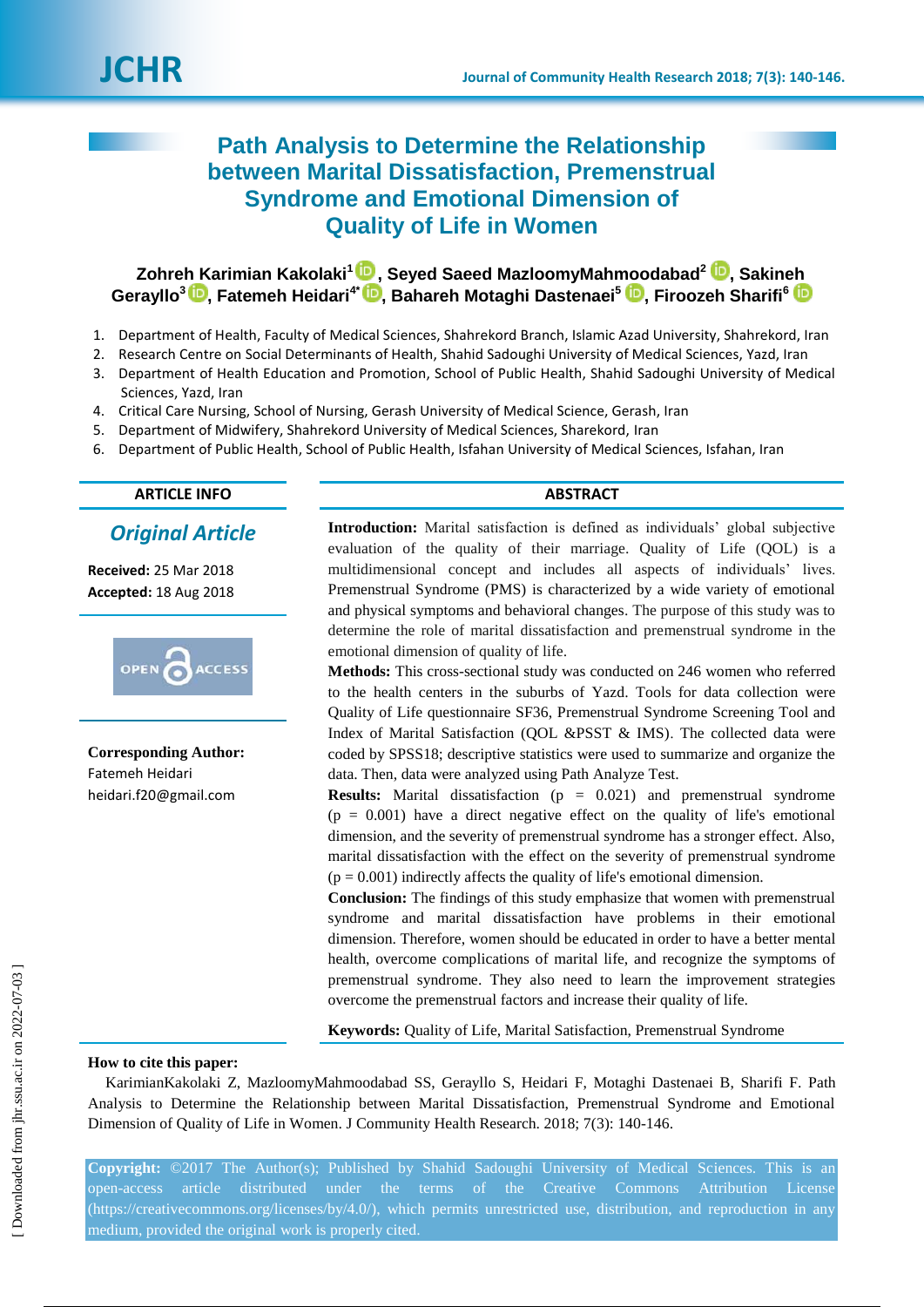## **Introduction**

Marital satisfaction is the most important factor affecting the success of the couple's life <sup>(1)</sup>. Marital satisfaction is a situation in which a husband and wife have a positive evaluation of their marital relationships<sup>(2)</sup>. Marital satisfaction is assessed using various concepts such as roles, interpersonal relationships, motivations, privacy compliances and prosperities<sup>(3)</sup>. Morowati Sharifabad et al. in their study demonstrated that women's dissatisfaction in Iranian women was  $56.7\%$ <sup>(4)</sup>.

The quality of life is described as a person's mental feelings of life, and is referred to the understanding of one's condition in a culture and a system of values  $(5)$ .

Factors such as health conditions, quality of marriage, and family life affect quality of life  $(6)$ . Quality of Life (QOL) is a multidimensional concept and includes all aspects of individuals' lives. The World Health Organization (1993) defined QOL as "the individuals' perception of their position in life in the context of the culture and value systems in which they live and in relation to their goals, expectations, standards and concerns. QOL is by definition a subjective concept that can be affected by various factors, such as a person's physical, psychological, and social conditions, and health-related QOL is an important part of general QOL $^{(6)}$ .

Emotional dimension of quality of life can be influenced by various issues. Symptoms of premenstrual syndrome affect the emotional dimension of quality of life  $(5)$ . Premenstrual syndrome is a physical, psychological, and emotional symptom that occurs in women's premenstrual period<sup>(7)</sup>. Premenstrual syndrome causes interruption of daily relationships and activities, if the symptoms intensify, the person's life and comfort will be affected. This behavior change has an important impact on family performance<sup>(8)</sup>. Studies such as Sahin et al. and Maleki et al. showed that quality of life, especially in emotional and psychological aspects, has a weaker score in women with premenstrual syndrome  $(5, 9)$ . Women's health is one of the developmental indicators of the United Nations,

because women are more vulnerable than men  $(10)$ . The assessment of health-related quality of life can provide a comprehensive picture of population health that is used to monitor public health, identify health needs and priorities, evaluate the effectiveness of interventions, and compare interventions with each other  $(11)$ . Morowati et al. and Hoga et al. studies have shown the association between premenstrual syndrome and marital dissatisfaction  $(4, 7, 12, 13)$ . In studies by Sahin et al , Maleki et al, Delara et al. and Dean et al. refers to the relationship between premenstrual syndrome and quality of life, especially emotional dimension  $(5, 9, 14, 15)$ . In most studies, common statistical techniques have been used to determine the relationship and correlation of structures. However, today the use of path analysis is a more accurate statistical technique, which is used to determine a causal pattern among variables, especially when an optimal model for the design of interventions is needed  $(16)$ .

To the best of our knowledge, there is no study that can show the relationship between marital dissatisfaction and premenstrual syndrome and the emotional dimension of quality of life schematically. Understanding the relevance and impact of these three indicators on each other and the planned interventions for women and their families can help to improve each of these indicators. Therefore, this study was conducted by Path Analysis to determine the relationship between marital dissatisfaction, premenstrual syndrome, and emotional quality of life in women in Yazd.

## **Methods**

This cross-sectional study was conducted on 246 women who referred to the health centers in the suburbs of Yazd. Sampling was conducted in August 2016 to March 2017. According to the same study  $(17)$ , the level of confidence was 0.95, the prevalence of PMS  $p = \% 80$ , and  $d = 0.5$ sample was estimated. Tools to collect data in this study were Quality Of Life questionnaire SF36, PMS (Premenstrual Syndrome Screening Tool)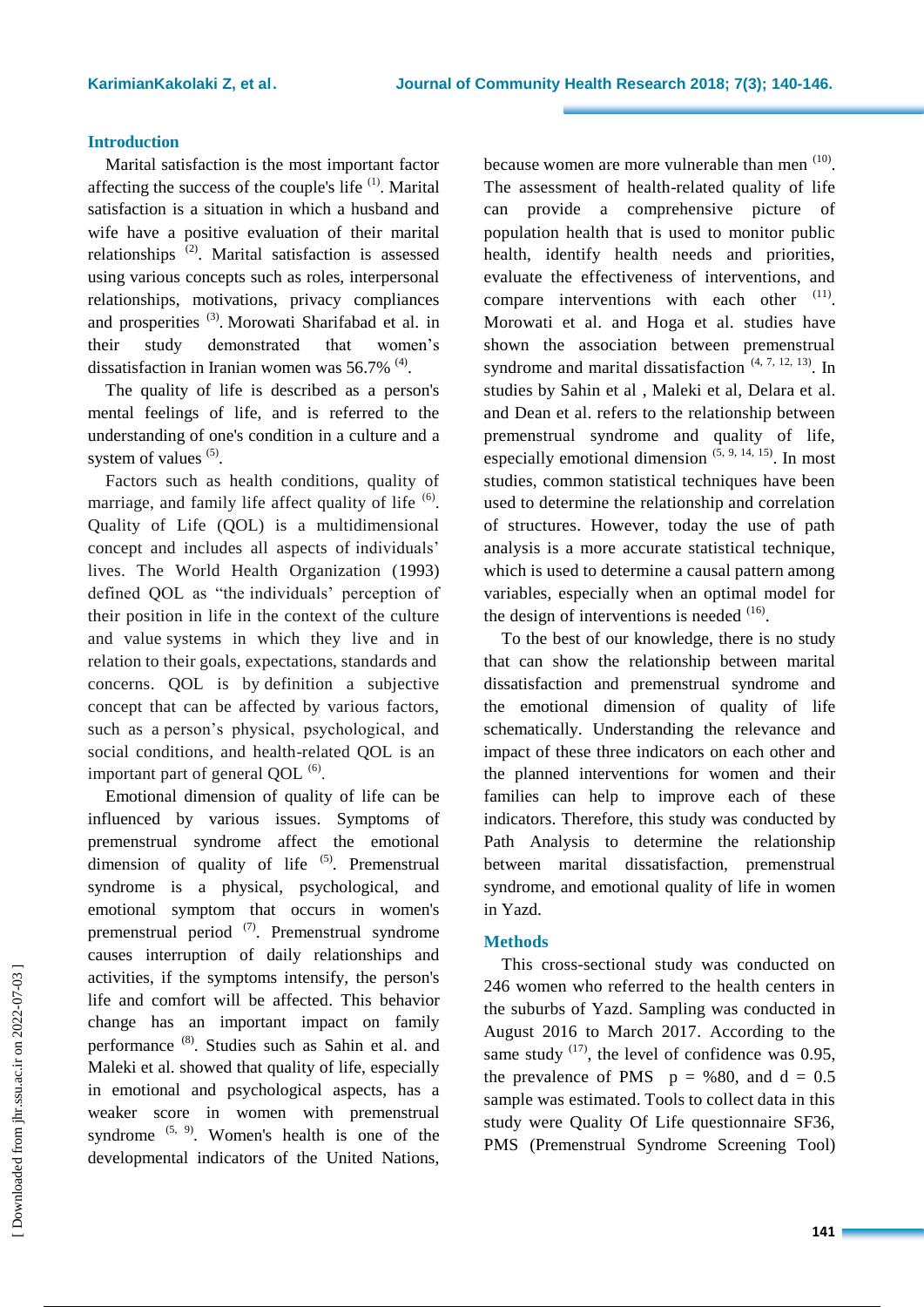screening questionnaires and the demographic data.

## **Measures**

# **" Short Form Health Survey (SF-36)"**

The Short Form Health Survey (SF-36) is a generic health-related QOL instrument that was constructed to survey health status in clinical practice and research, health policy evaluations, and the general population  $(18)$ . The SF-36 is a multi-item scale that assesses eight domains: a) physical functioning, b) role limitation due to physical problems, c) bodily pain, d) general health, e) vitality (energy and fatigue), f) social functioning, g) role limitation due to emotional problems, and h) mental health. The scores range from 0 to 100 and a higher score indicates better health related quality of life. The SF-36 was translated and validated in Persian by Montazeri and colleagues  $(19)$ . In assessing the internal consistency (to test reliability) the Cronbach's  $\alpha$ coefficient for all eight Quality of Life and Marital Satisfaction in Medical Staff in Iran SF-36 scales ranged from 0.77 to 0.90 with the exception of the vitality scale  $(a0.65)$ <sup> $(6)$ </sup>. In this study, only the emotional dimension of the quality of life of this questionnaire has been used.

## **" Index of Marital Satisfaction"**

Index of Marital Satisfaction (IMS) designed by Walter W. Hudson  $(20)$ . It is used to assess the level of marital satisfaction. The questionnaire consisted of 13 positively worded questions and 12 negatively worded questions. There were 5 point score scales to answer each of these questions. The positively worded items were scored in the reverse such that 1 was rescored as 5, 2 as 4, 3 remained as 3, 4 as 2 and 5 as 1. The positively worded items were 1, 3, 5, 8, 9, 11, 13, 16, 17, 19, 20, 21, and 23. The questionnaire adopts a Likert scoring scale which ranges from rarely or none of the time (1) A little or none of the time (2) Sometimes (3) A good part of the time (4) and Most of the time (5). After this, all the scores were summed up. The index of marital satisfaction was derived from subtracting 25 from the total score. A score below 30 was indicative

of marital satisfaction and a score above 30 was indicative of dissatisfaction  $(2)$ .

Reliability coefficient of the IMS was 0.96 and its concurrent validity has been established. The split-half reliability is reported to be 0.98. In addition, it has good construct validity for marital satisfaction index as well as demonstrating convergent and discriminant validations.

# **" Premenstrual Syndrome Screening Tool"**

The PSST, used for screening of the women with PMS, is a 19-item questionnaire in two sections. The first section consists of 14 questions about mood, physical and behavioral symptoms. The second section contains five questions for evaluation of the PMS symptoms' effects on people's lives. The PSST is constructed by Canada's McMaster University and Siahbazi et al. (21) It standardized for Iranian population and in the reliability test, Cronbach's alpha was 0.9 and the Content Validity Ratio and Content Validity Index were 0.7 and 0.8, respectively. For diagnosis of moderate or severe PMS, three conditions must be met: (i) for items 1 to 4, at least one should be moderate or severe, (ii) for items 1 to 14, at least four should be moderate or severe and (iii) for the last five items, at least 1 should be moderate. For identification of PMDD, three conditions must be present: (i) for items 1 to 4, at least one should be severe, (ii) for items 1 to 14, at least four should be moderate or severe and (iii) for the last five items, at least 1 should be severe.

#### **" Statistical analysis"**

Collected data was coded by SPSS18. For organization of the data descriptive statistics were used then it analyzed with Pearson correlation and Path analyzes Test. The level of significance was set, a priori, at 0.05. In this paper, the results of regression-based path analysis are used to determine the pattern of the relationship marital dissatisfaction, premenstrual syndrome and the quality of life's affective dimension.

**" Ethical approval"**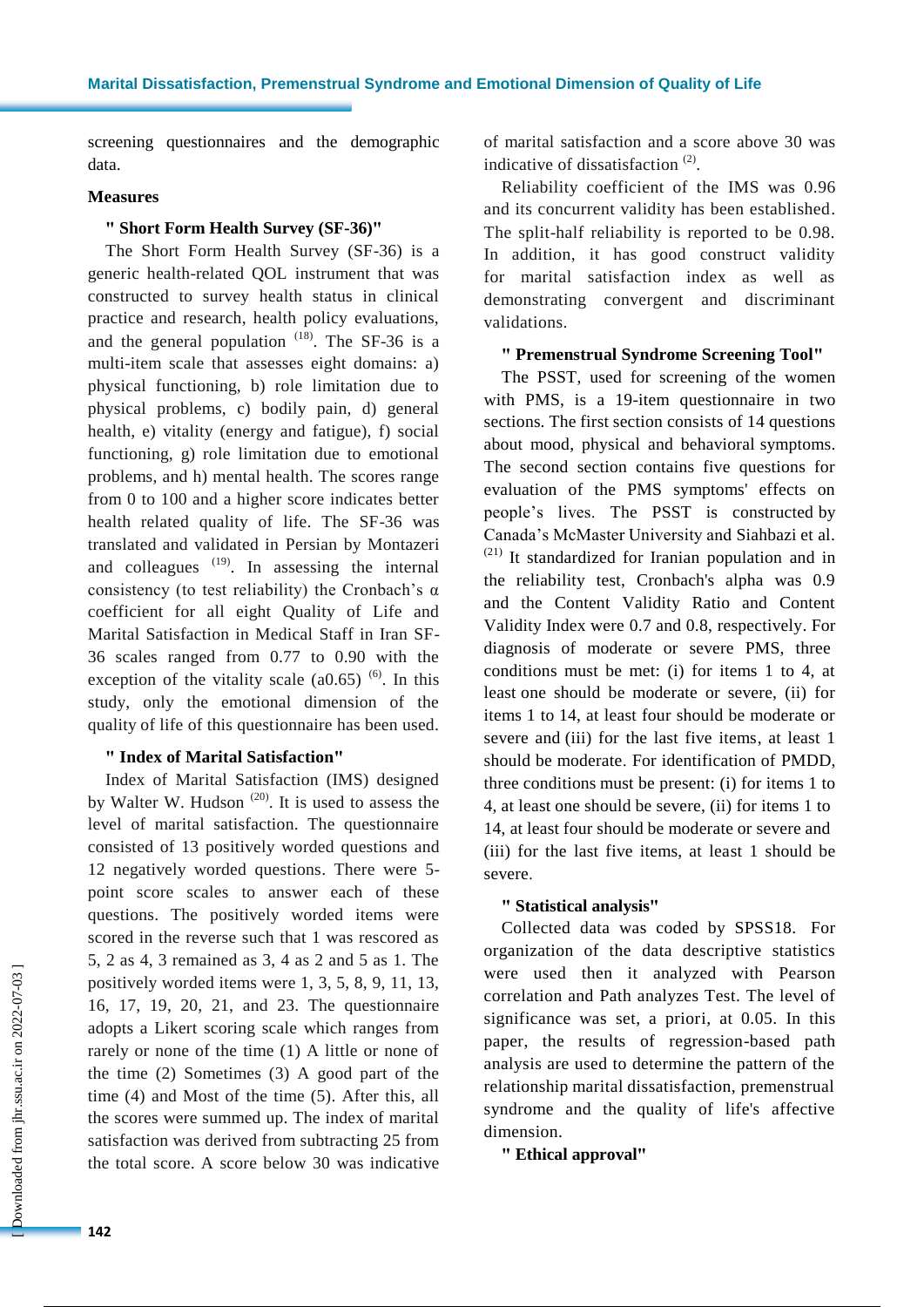The study approved by the Institutional Review Board at Shahid Sadoughi University of Medical Sciences (code: IR.SSU.SPH.REC.1395.79). The importance, purposes, and methods of this study were explained to the participants. They were told about the volunteering of the study and and the possibility of refusion or withdrawn from the study without being penalized or losing any benefits. The participants were reassured of confidentiality and signed the informed consent form.

#### **Results**

The path analysis methods based on regression analysis in this study were as follows:

1.In the first stage, Pearson correlation test was used to determine the relationship between the three indices of marital dissatisfaction, premenstrual syndrome and the emotional dimension of quality of life. The results are presented in Table (1).

2.In the next stage, the emotional dimension of quality of life is considered as a dependent variable and linear regression analysis is used to determine the relationship between marital dissatisfaction and premenstrual syndrome (as an independent variable).

3.After that, a stronger known variable (premenstrual syndrome) is considered as a dependent variable in linear regression analysis and marital dissatisfaction is considered as an independent variable and tested.

The results of the regression analysis of steps 2 and 3 are presented in Table (2).

**Table 1**. Correlation coefficient of variables of marital dissatisfaction, premenstrual syndrome and emotional dimension of quality of life

| Variables                                     | <b>Marital dissatisfaction</b> | <b>Premenstrual syndrome</b> |
|-----------------------------------------------|--------------------------------|------------------------------|
| <b>Emotional Dimension of Quality of Life</b> | $r = -0.191$                   | $r = -0.244$                 |

\*P value< 0.001

**Table 2.** Regression analysis of variables of marital dissatisfaction, premenstrual syndrome and emotional dimension of quality of life

| Independent variable    | Beta standardized | <i>v</i> value | ${\bf R}^2$ | The dependent variable                 |
|-------------------------|-------------------|----------------|-------------|----------------------------------------|
| Marital dissatisfaction | $-0.146$          | 0.021          | 0.072       | Emotional dimension of quality of life |
| Premenstrual syndrome   | $-0.214$          | 0.001          |             |                                        |
| Marital dissatisfaction | 0.210             | 0.001          | 0.040       | Premenstrual syndrome                  |

Regarding the results of regression test, marital satisfaction and premenstrual syndrome can predict 8% of the variance of emotional dimension of quality of life. The standard beta value obtained in the regression analysis was considered as a path coefficient, which is an estimate of the direct effect of the independent variable on the dependent variable. To determine the indirect effect of independent variables on the dependent variable, the "standard beta" of the indirect paths is multiplied. The total effect of the independent variable on the dependent variable is calculated by summing the multiplication of the indirect paths and the direct path. Table (3) shows direct, indirect and total effects.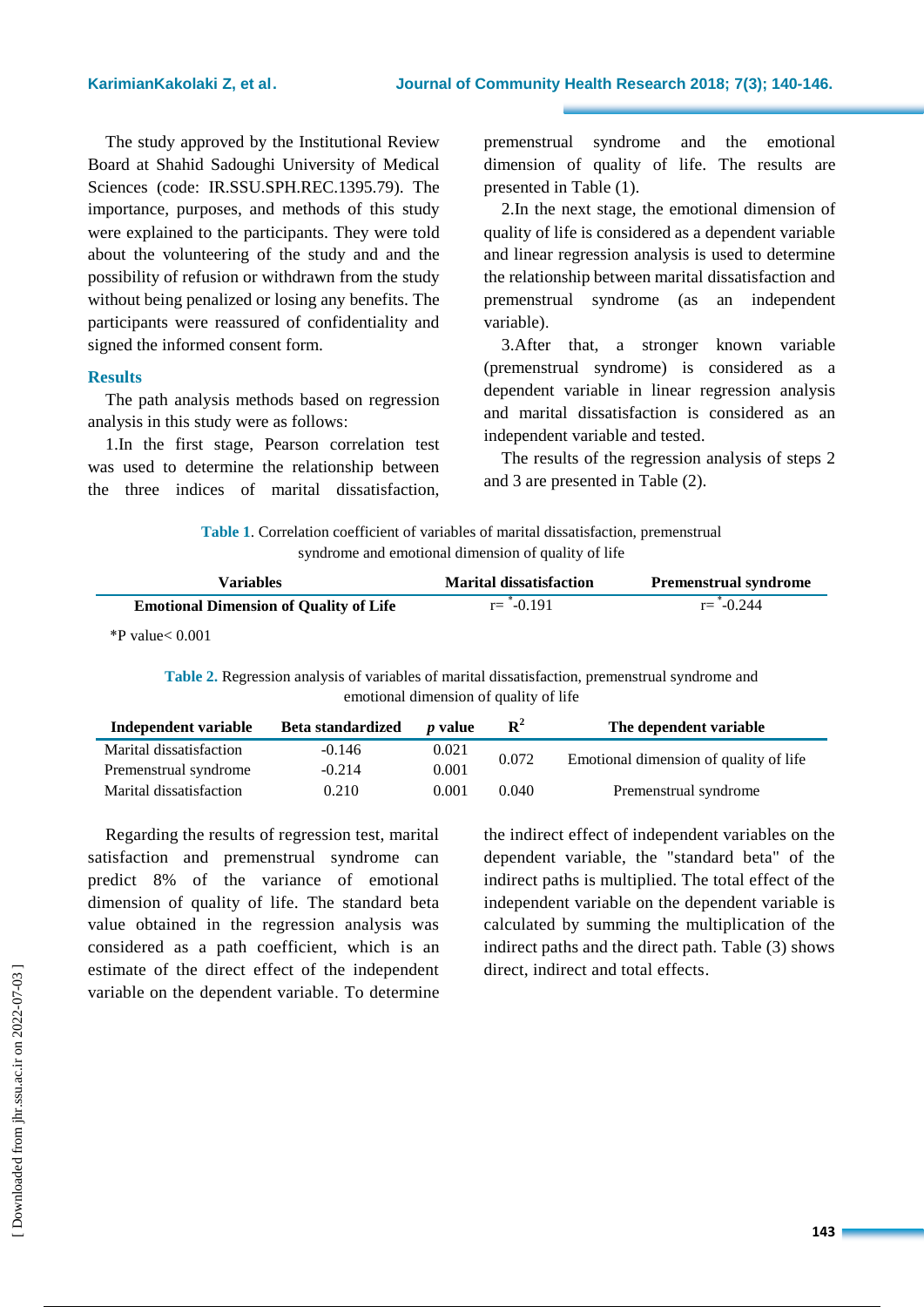| <b>Table 3.</b> Direct and indirect effects and the total effect of marital dissatisfaction and premenstrual |  |  |  |  |
|--------------------------------------------------------------------------------------------------------------|--|--|--|--|
| syndrome on the emotional dimension of quality of life in path analysis                                      |  |  |  |  |

| Independent variable    | <b>Direct</b><br>effects | <b>Indirect effects</b> | <b>Total effect</b>                                                   | The dependent<br>variable  |  |
|-------------------------|--------------------------|-------------------------|-----------------------------------------------------------------------|----------------------------|--|
| Marital dissatisfaction | $-0.146$                 | 0.0045                  | $0.210 \times -0.214 = -0.146 + (0.210 \times -0.214) =$<br>$-0.1505$ | <b>Emotional dimension</b> |  |
| Premenstrual syndrome   | $-0.214$                 | -                       | $-0.214$                                                              | of quality of life         |  |

The developed model fitted to the population studied by the regression-based path analysis is shown in Fig. 1. As it can be seen, marital dissatisfaction and premenstrual syndrome have a direct negative effect on the quality of life's emotional dimension, and the severity of premenstrual syndrome has a stronger effect. Also, marital dissatisfaction affects the severity of premenstrual syndrome indirectly on the emotional dimension of quality of life.



**Fig 1.** The developed model fitted to the population studied by the regression-based path analysis

#### **Discussion**

Regression-based regression analysis showed that marital dissatisfaction and severity of premenstrual syndrome have a negative effect on the quality of life's emotional dimension, while the severity of premenstrual syndrome is stronger. This is consistent with Maleki et al. that showed women with PMDD reported a poor health-related quality of life as measured by the SF-36. They particularly reported poorer conditions on mental health, vitality and social activities <sup>(9)</sup>. Similarly, Sahin et al. found that the mean score participant with PMS in aspect "role emotional" of Quality of Life was  $33.3$ , lower from all aspects  $(5)$ . In addition, Dean et al. showed that PMS affects the quality of life and significantly reduces it (measured with the SF-36 short form), especially on the mental subscale  $(14)$ . The findings of a study by Delara et al. confirm that adolescents with

premenstrual disorders suffer from poor healthrelated quality of life and they specially reported poorer conditions on emotional and physical role, social functioning and bodily pain <sup>(15)</sup>. Also, Zarei and Bazaaian showed that behavioral symptoms of premenstrual syndrome have a negative and significant correlation with the mental dimension of quality of life  $(10)$ .

Justifying this part of the results is clear. Part of the symptoms of premenstrual syndrome affects women's souls and spirits. Therefore, the severity of these symptoms will affect the psychological life and, in fact, the emotional dimension of women's quality of life.

As the results of this study indicate, marital dissatisfaction has a negative effect on the quality of life's emotional dimension and increases the severity of symptoms of premenstrual syndrome. In this regard, Ghafari and Rezai's study showed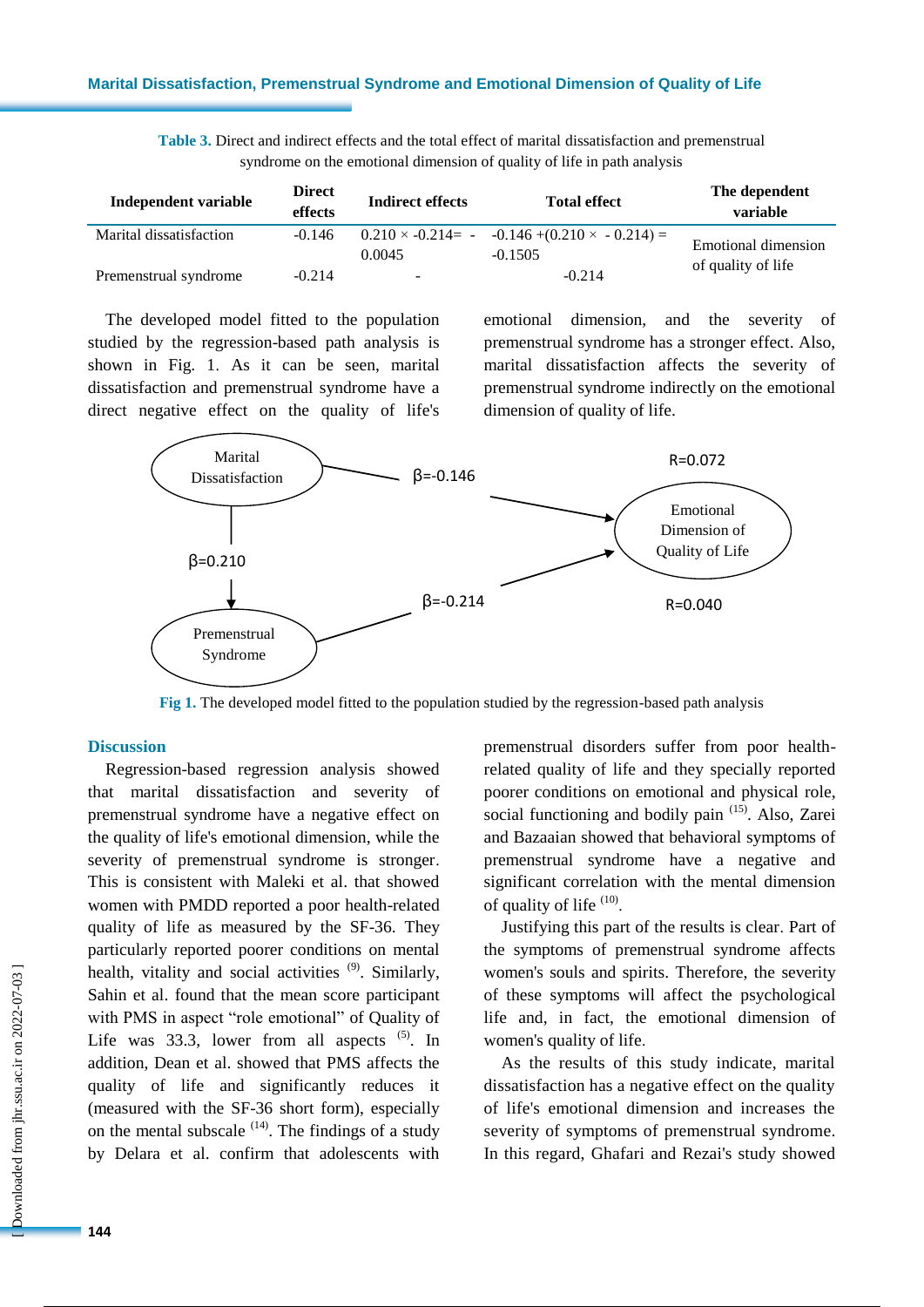that there is a significant correlation between marital satisfaction and quality of life  $(22)$ . In line with these results, Zarei and Bazazian showed that stress with the mental dimension of quality of life has a significant and reversal correlation and has a significant and direct correlation with behavioral symptoms of premenstrual syndrome  $(10)$ .

Marital dissatisfaction can have many psychological stresses and stress for women, therefore, the first dimension of quality of life that is harmed by this disorder is the emotional dimension of women's quality of life and wellbeing. On the other hand, stress causes tensions that increase the severity of symptoms of premenstrual syndrome.

These findings can be effective in educational planning. Thus, if our goal is to improve the emotional dimension of quality of life for a better life for women, it can be achieved by reducing the severity of premenstrual syndrome or improving its symptoms as well as enhancing marital satisfaction. The severity of the symptoms of premenstrual syndrome affects the psychological life of women. By using ways to improve marital satisfaction and educating husbands in supporting women, some of the symptoms of premenstrual syndrome can be improved. Moreover, both women and their husbands need to be given training on how to improve the symptoms of premenstrual syndrome and marital satisfaction. As the results of Morowati et al. showed that education on premenstrual syndrome in husbands of women with this disorder is effective in reducing marital dissatisfaction<sup>(7)</sup>.

#### **Conclusion**

The findings of this study emphasize that

women with premenstrual syndrome and marital dissatisfaction have a problem with their quality of life in the emotional dimension. As an action, if we want to improve the quality of life of women in the emotional dimension, we should first increase their marital satisfaction and then enable them to overcome the symptoms of the premenstrual syndrome. In order to create this ability in women, the cooperation of close members of the family and husbands is necessary. Therefore, it is suggested that future studies should focus on educational interventions to educate women and their husbands about premenstrual syndrome and life skills to improve marital satisfaction. The limitations of this study were that only the marital satisfaction of women was investigated and marital satisfaction of their husbands was not considered, so a supplementary study is necessary from this point of view.

# **Acknowledgments**

The article is based on a research proposal (code: IR.SSU.SPH.REC.1395.79) at the Shahid Sadoughi University of Medical Sciences. The authors would like to express their thanks and appreciation to the respected President of Health Faculty of the University, personnel of Yazd Health Centers and the women who participated in the study.

#### **Funding**

This study was funded by the School of Public Health, Shahid Sadoughi University of Medical Sciences, Yazd, Iran.

#### **Conflict of interest**

The authors declare that they have no conflicts of interest.

# **References**

- 1. Ganji AA, Navabinezhad D. The Relationship between Locus of Control and Marital Satisfaction of Couples. Life Science Journal. 2012; 9(4): 294-298.
- 2. Ofovwe C, Ofili A, Ojetu O, et al. Marital satisfaction, job satisfaction and psychological health of secondary school teachers in Nigeria. Health. 2013; 5(4): 663-668.
- 3. Nagaraja A, Rajamma NM, Reddy SV. Effect of parents' marital satisfaction, marital life period and type of family on their children mental health status. Journal of Psychology. 2012; 3(2): 65-70.